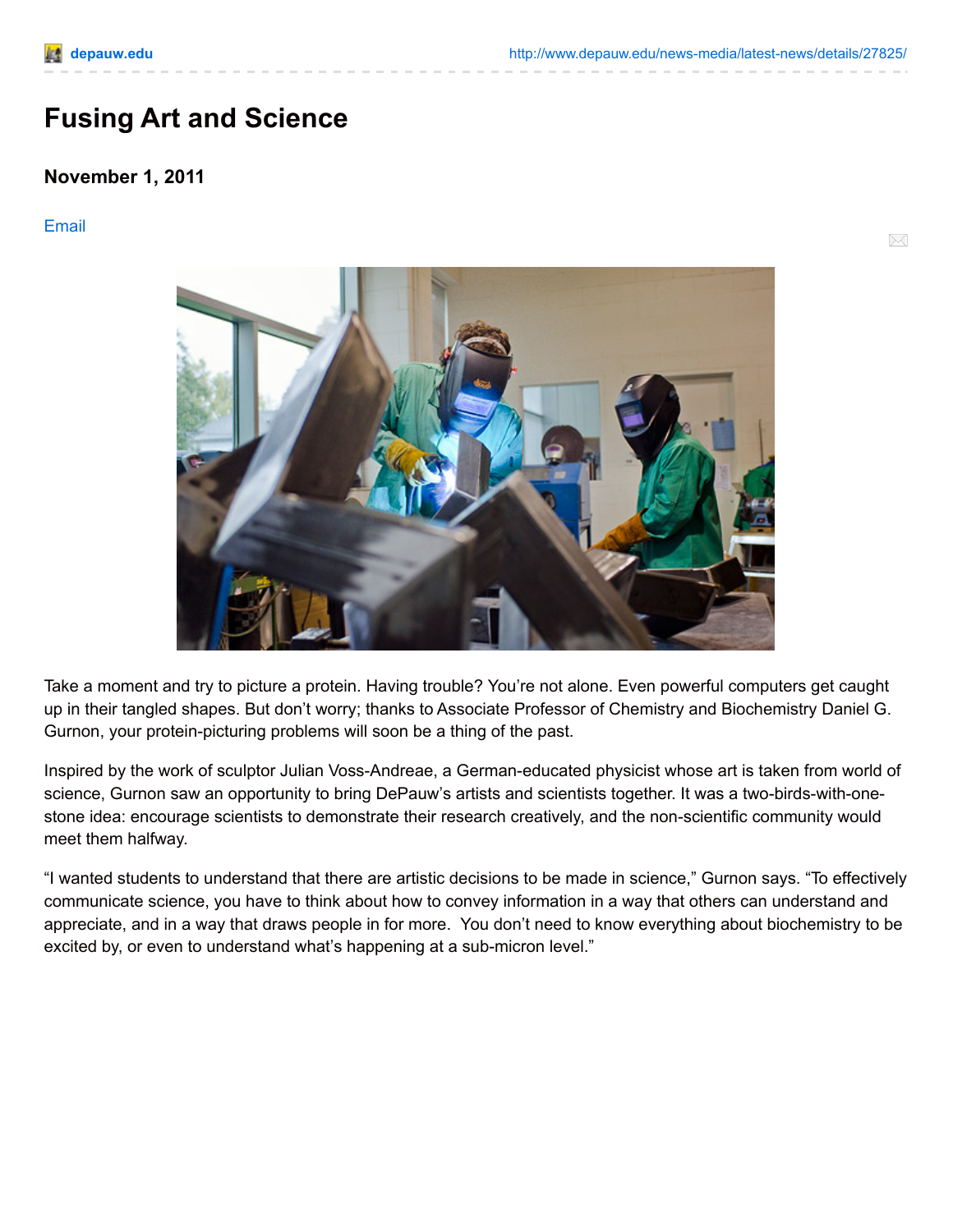Under Voss-Andreae's guidance, Gurnon (right), Assistant Professor of Art Jacob K. Stanley and 10 DePauw students created a set of sculptures that depict the birth of a protein called villin. The sculptures were unveiled in the Julian Science & Mathematics Center atrium as part of ArtsFest 2011, Oct. 30- Nov. 6, whose theme is "Art & Truth?."

Proteins are the machinery of life, crucial to almost every cellular process. As such, they are also incredibly small, so it's no wonder we have problems visualizing them. However, you might think of a protein as a string of beads. Each bead is actually one of 20 different building blocks called amino acids, and a single protein can be made from hundreds of them.



But the differences are more than cosmetic. For a protein to serve out its intended purpose, it needs to have the correct structure. On occasion, a protein will fold into an unexpected shape – with equally unexpected results. Socalled "misfolded" proteins are even linked to diseases such as Alzheimer's and cystic fibrosis.

Research at the University of Illinois at Urbana-Champaign inspired Gurnon's decision to model villin. There, Professor of Physics Klaus Schulten and his student Peter Freddolino used powerful computers to "watch" villin as it took shape, trillionth of a second by trillionth of a second. Gurnon and Voss-Andreae (left) used Schulten's data to design four snapshots of villin's transformation from a simple kinked line into a crumpled spring.

You'll find a few different protein models in Gurnon's office – from ball-and-stick, to wire mesh – but Voss-Andreae's style and technique sets the villin sculptures apart. Each segment of the protein was meticulously cut from 3-inch square steel tubes, then welded together and painted. The result: representations of villin's structure 500 million times larger than the real thing. It's a simple, tactile and attractive way of visualizing a protein in which even the colors, chosen to convey changes in energy, serve a purpose.

"These sculptures provide a chance to actually see how complex these tiny proteins can be," says Benjamin C. Cox, a sophomore Science Research Fellows (SRF) member. "Supercomputers take months to visualize what happens in fractions of a second in our bodies. This art provides a unique insight into the intricacy of life."

Working in the studio, the group's conversations would often drift into the science behind their art. One day, Stanley was carefully examining the base of a sculpture. Unsatisfied, he looked at Gurnon and said, "I don't know, it just doesn't *feel* alpha helical."

"He was right," Gurnon says. "The villin helix sort of unravels at the end, so we talked about why that happens. Our project led to a lot of conversations about art and science, and how professionals work in both areas."